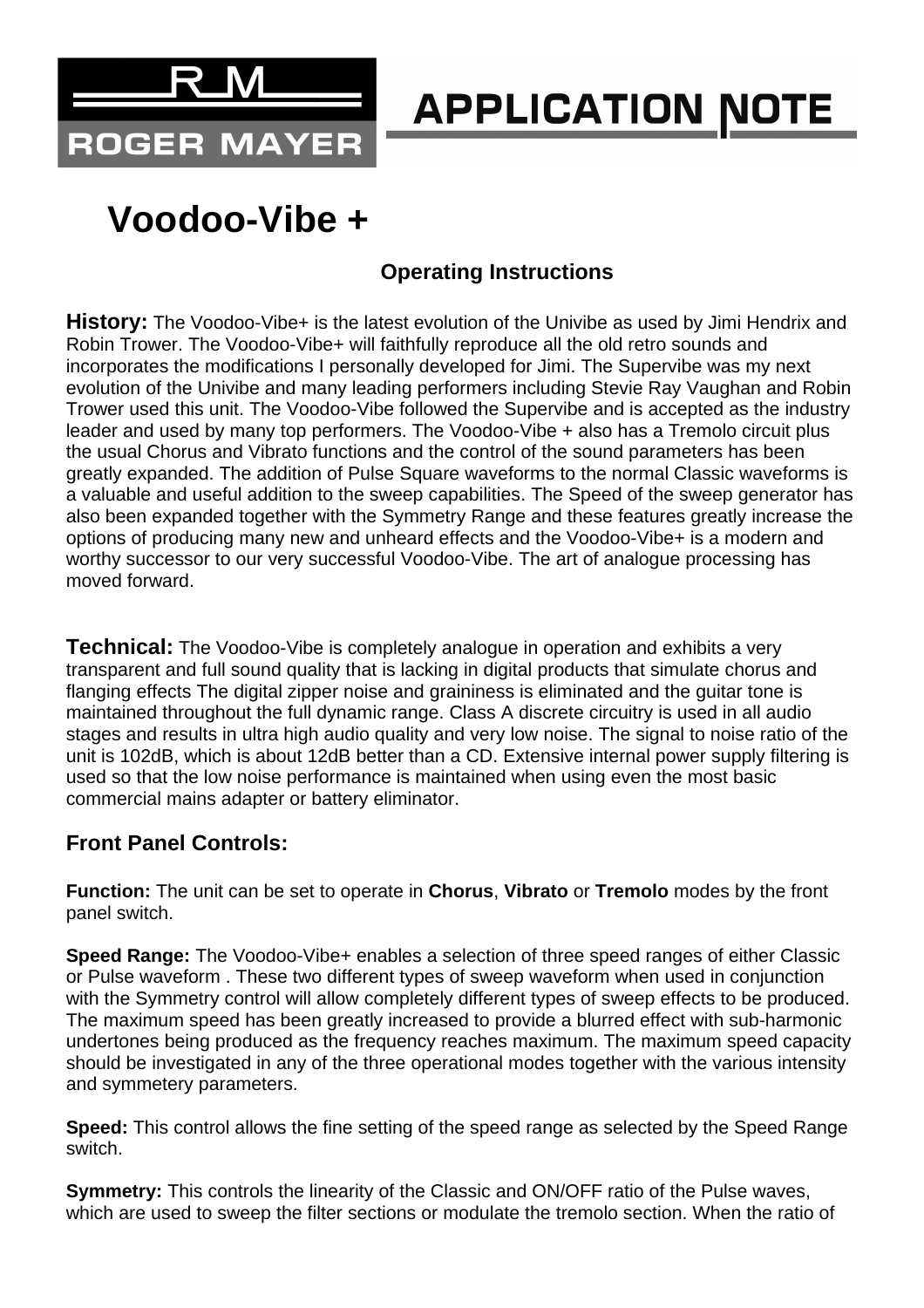the rise and fall time of the Classic wave is varied from the usual symmetrical 50% to other values it has the audible effect of altering the way the filter sweeps as the symmetry is adjusted away from the norm. It is now possible to have a fast rise and a slow decay or the reverse by manipulation of this control. The ON/OFF ration of the pulse wave can be varied in a similar manner to provide variable switching waveforms for the modulation filters or tremolo section. The intensity ,bias and symmetery controls work together providing a wide range of effects. Wild pulse tremolo sounds are easily created as well as outrageous modulation effects.

**Bias:** This control enables the unit to be tuned to produce different sweep effects in the chorus and vibrato modes and will change the centre sweep frequency. In the tremolo mode the bias sets the depth of effect as well as the offset. This control is one of the most important sweep parameters to get right and it pays to only make small changes and carefully evaluate them. In the Chorus mode the Bias can be first set by setting the Intensity control to fully counter clockwise or minimum and then slowly rotating the Bias control until a null or phased sound is heard from a full range chord. This is a very good starting point and the approximate position is shown in the starting point diagrams. The Intensity control is then increased and a very typical Univibe type chorus sound will be heard. It should also be noted when the Intensity control is set at minimum the effect of the filter tuning can be heard and can be useful if a fixed tone change is required. The Vibrato mode is not as sensitive to the Bias control as in the Chorus mode and listen first to it with the same settings as Chorus before you deviate to much. The Vibrato mode is useful at higher speeds with just a little intensity to give a shimmer to the tone. The higher levels of intensity produce quite large frequency shifts, which can be useful for those wild effects. In the Tremolo mode the Bias controls the depth of effect as well it's offset so it is possible to adjust the Bias, Intensity and Symmetry controls to produce Tremolo sounds from retro to radical pulsating amplitude modulation type effects. These radical effects can sound like repeat echoes or deep helicopter throbbing effects.

**Intensity:** The level of depth of effect can be set by this control and is used in conjunction with the other controls to set up the effect required.

**Output:** This controls sets the Output Level required.

The following set up diagrams are some starting points from which you can get a good idea of the basic sounds of the Voodoo-Vibe. There are many different approaches outlined in the above descriptions of front panel controls with regards to the effect of changing the various control parameters. The golden rule is turn each of the controls in small increments to judge the individual effect of each of the controls and to obtain a mental picture of what they do. It is very easy to go past the sweet spot and a smooth approach to adjustment will provide a very wide range of usable sounds.



TREMOLO STARTING POINT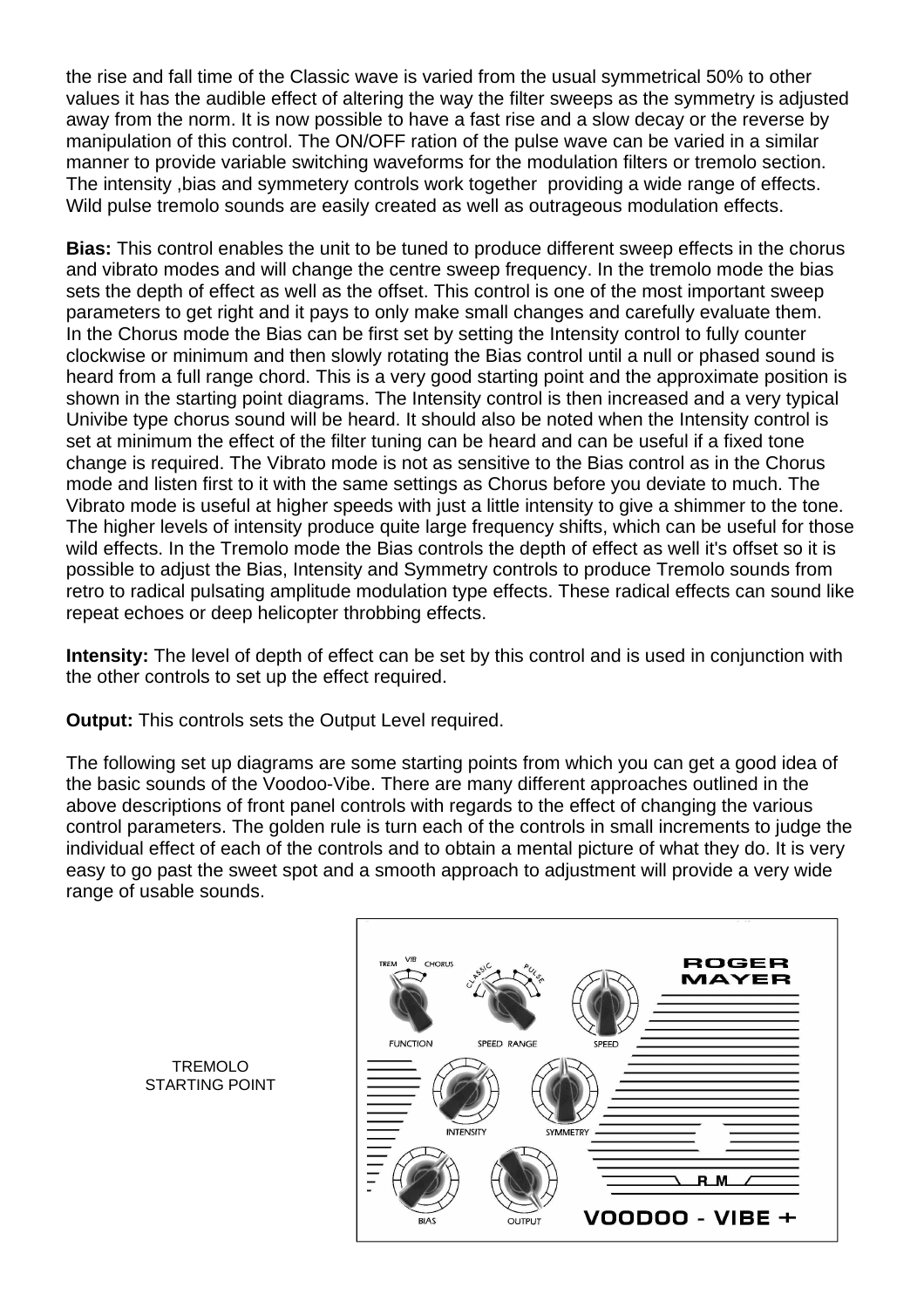

#### VIBRATO STARTING POINT



**CHORUS** STARTING POINT

#### **Rear Panel Jack Sockets:**

**Input Jack:** The unit is powered on by inserting a lead into this socket when using the internal 9V battery. Keep the plug out of this socket when not in use.

**HW Out:** This is a hard wire or true bypass output. The dual buffered outputs are disconnected when this output is selected.

**Buffered Out:** These are identical dual low impedance Class A buffered outputs and are provided to act as a splitter both in the bypass and effect modes thus enabling long cable lengths to be driven with no high frequency loss or to facilitate parallel path signal processing.

**To / From:** These two jack sockets are for connection to an external foot volume pedal (not supplied) for the external control of speed. Please consult website/manuals to download wiring diagrams to allow the use of commercial volume pedals.